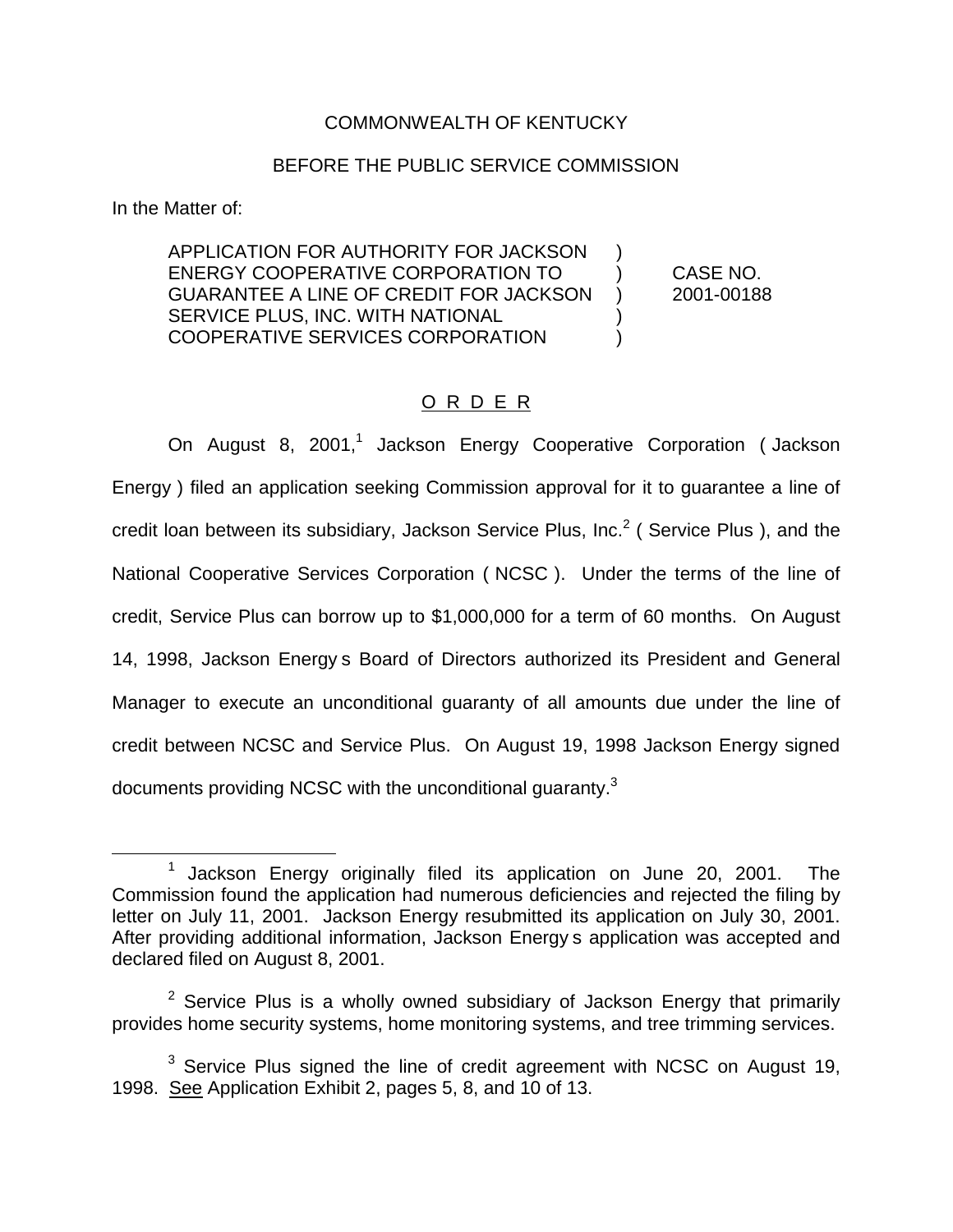Since securing the line of credit, Service Plus has borrowed \$937,750 from NCSC. Service Plus has in turn loaned \$855,000 to Jackson Energy Services Corp. ( JE Services ), which has used these funds to support its propane venture, Jackson Energy Propane Plus, LLC ( Propane Plus  $)$ .<sup>4</sup> As of the filing of the application, JE Services has not repaid any of the \$855,000 and consequently Service Plus has not repaid any of the \$937,750. The interest rates effective on Service Plus s borrowings from NCSC have ranged from 6.00 percent to 8.70 percent, while the interest rates effective on JE Services borrowings from Service Plus have ranged from 6.125 percent to 8.825 percent. $5$ 

In 1998, Jackson Energy and East Kentucky created JE Services as a holding company for the provision of propane gas services. Jackson Energy s initial investment in JE Services was \$9,000. Propane Plus was created through the partnership of JE Services and the Williams Company, d/b/a Thermogas, with each partner having a 50 percent share. In December 1999, the Williams Company was acquired by Ferrellgas. After failing to reach an acceptable arrangement, JE Services bought out Ferrellgas s 50 percent share in Propane Plus.

During Jackson Energy s last general rate case, the Commission found that Jackson Energy s guarantee of the line of credit for Service Plus was not in compliance with the provisions of KRS 278.300(1). Jackson Energy was ordered to file its

<sup>&</sup>lt;sup>4</sup> Jackson Energy and East Kentucky Power Cooperative, Inc. ( East Kentucky ) jointly own JE Services. Jackson Energy owns 75 percent of JE Services while East Kentucky owns the remaining 25 percent. Propane Plus is a wholly owned subsidiary of JE Services.

 $5$  Response to the Commission Staff s First Data Request dated August 23, 2001, Items 2(c) and 3(a).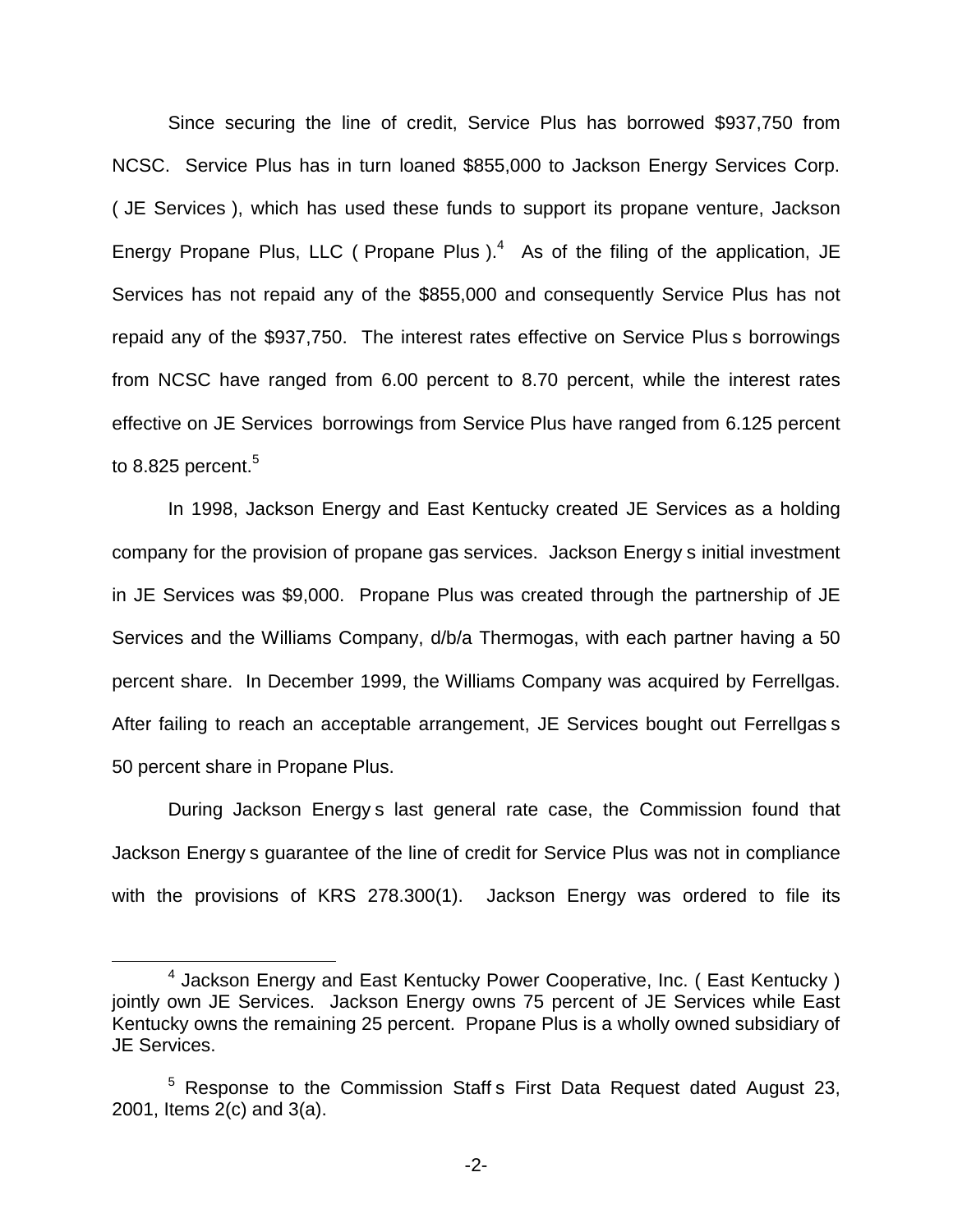application seeking such approval within 30 days of the date of the final Order in Case No. 2000-00373.<sup>6</sup>

Jackson Energy has stated that JE Services has no means at this time to repay Service Plus. It believes JE Services will be able to repay Service Plus once Propane Plus has sufficient earnings to distribute back to JE Services.<sup>7</sup> Jackson Energy is contemplating the purchase of additional shares of stock in JE Services to provide funds for JE Services to repay Service Plus. East Kentucky has indicated to Jackson Energy that it is willing to make a corresponding purchase of JE Services stock that will preserve the 75/25 ownership mix. Jackson Energy plans to purchase 1,185 shares of additional stock in JE Services, valued at \$1,000 per share, for an additional investment of \$1,185,000.<sup>8</sup> In its application, Jackson Energy asked for the Commission s guidance and approval, if required, for this additional purchase of stock.

KRS 278.300(1) states:

No utility shall issue any securities or evidences of indebtedness, or assume any obligation or liability in respect to the securities or evidences of indebtedness of any other person until it has been authorized so to do by order of the commission.

Furthermore, KRS 278.300(3) states:

The commission shall not approve any issue or assumption unless, after investigation of the purposes and uses of the proposed issue and the proceeds thereof, or of the proposed

 $<sup>8</sup>$  Id., Item 4.</sup>

<sup>&</sup>lt;sup>6</sup> Case No. 2000-00373, The Application of Jackson Energy Cooperative Corporation for an Adjustment of Rates, final Order dated May 21, 2001, at 47 and 52.

 $7$  Response to the Commission Staff s First Data Request dated August 23, 2001, Item 6.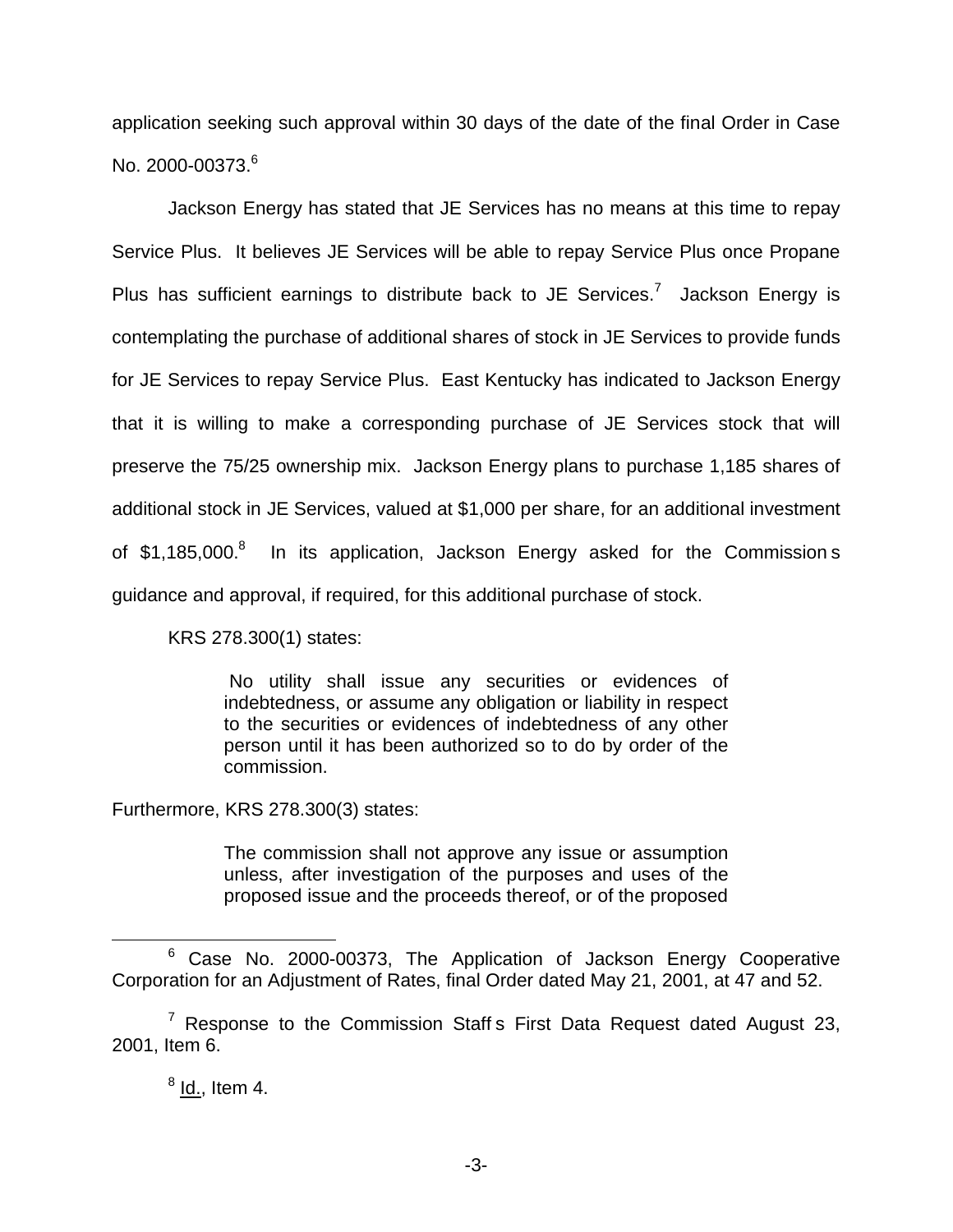assumption of obligation or liability, the commission finds that the issue or assumption is for some lawful object within the corporate purposes of the utility, is necessary or appropriate for or consistent with the proper performance by the utility of its service to the public and will not impair its ability to perform that service, and is reasonably necessary and appropriate for such purpose.

Requiring this prior approval by the Commission ensures that ratepayers will not be obligated to bear the cost of any financings or guarantees that are not necessary, appropriate, or consistent with the utility s provision of service to the public and will not impair the utility s ability to perform that service. Prior to the filing of this application, Jackson Energy had neither sought nor been granted the authority to be the guarantor of the NCSC line of credit. Once the Commission authorizes a financing or guarantee, it is a prudent operating expense and is recoverable in rates.

This is not the first time the Commission has been asked by an electric cooperative to approve a cooperative s guarantee of a loan between a third party and a lending institution. In Case No. 1999-00412,<sup>9</sup> Grayson Rural Electric Cooperative Corporation ( Grayson ) sought authorization to guarantee the financing by local banks of geothermal heat pump systems and Electric Thermal Storage units purchased and installed in members homes. Grayson started this loan guarantee program in 1995 and, as is the case here, it was discovered during Grayson s last general rate case that Commission approval of the program had not been sought. The Commission directed Grayson to suspend its loan guarantee program until it received authorization from the Commission. In Case No. 1999-00412, the Commission determined that this equipment

<sup>&</sup>lt;sup>9</sup> Case No. 1999-00412, Application for the Assumption of Securities by Grayson Rural Electric Cooperative Corporation.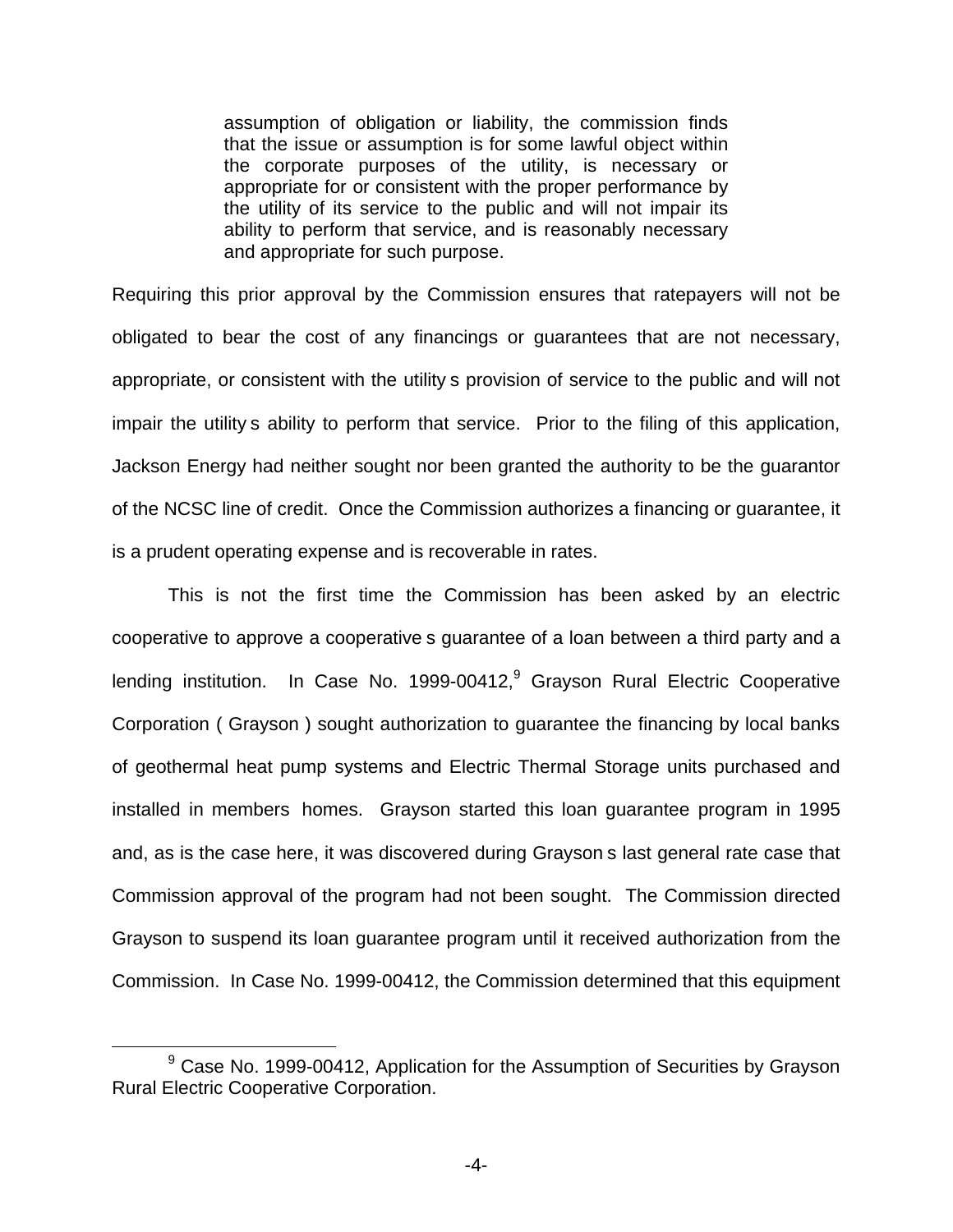constituted viable demand-side management alternatives and that it was appropriate for an electric utility to encourage demand reductions through the use of such technologies. The Commission further found that bank loans were made only to members who met the bank s credit standards and that Grayson had taken reasonable precautions to limit its potential exposure in the event of a member s default on the equipment loans.<sup>10</sup> Consequently, the Commission authorized Grayson s loan guarantee program.

The situation presented by Jackson Energy in this case is significantly different from the circumstances in the Grayson proceeding. Jackson Energy has guaranteed a 60-month, \$1,000,000 line of credit to Service Plus, its wholly owned non-regulated subsidiary. Service Plus has in turn loaned this money to JE Services, another nonregulated subsidiary of Jackson Energy that is jointly owned with East Kentucky. JE Services has not repaid any of the amounts loaned to it by Service Plus, and Service Plus has not repaid any of the line of credit from NCSC. Furthermore, JE Services does not have funds available to repay Service Plus, unless Jackson Energy and East Kentucky purchase additional stock in JE Services.

The Commission has considered the evidence presented and finds that Jackson Energy s request for authority to guarantee its subsidiary s line of credit should be denied. Unlike Grayson, Jackson Energy has not demonstrated that the guarantee of the line of credit for a non-regulated propane business is necessary or appropriate for or consistent with the proper performance of its provision of electric service to its members, will not impair its ability to perform that service, and is reasonably necessary and appropriate for such purpose. Jackson Energy has not shown that Service Plus

<sup>10</sup> Case No. 1999-00412, March 22, 2000 Order, at 3-4.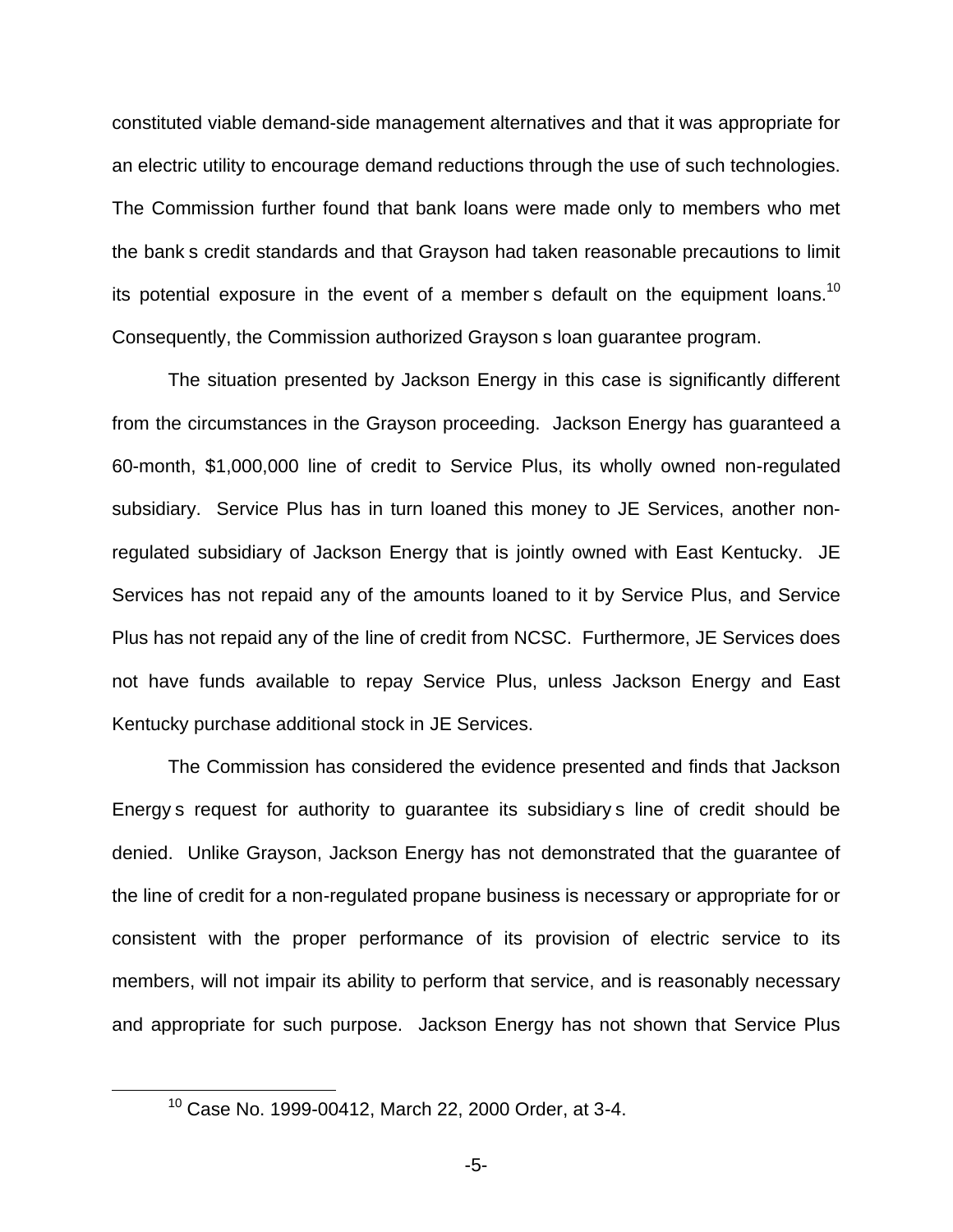qualified for the line of credit absent Jackson Energy s guarantee nor taken precautions to limit its potential exposure in the event of a default by Service Plus. The risk of default is compounded by the financial condition of JE Services and the likelihood that JE Services will fail to repay Service Plus.

The proposed purchase of additional stock in JE Services is not subject to the approval of this Commission. However, the Commission has concerns related to this proposed stock purchase. First, while Jackson Energy has indicated the funds provided from the sale of stock would be available and adequate for JE Services to repay Service Plus, there is no guarantee that JE Services will in fact devote those proceeds to paying off the loans to Service Plus. If JE Services does use the stock sale proceeds to repay Service Plus, there is no guarantee that Service Plus would use the repayment to pay down the outstanding amount on the NCSC line of credit. If either JE Services or Service Plus utilizes these funds to expand its business activities instead of repaying loans, Jackson Energy could confront a situation in which it has invested an additional \$1,185,000 in one subsidiary and must also pay off a \$1,000,000 line of credit for its other subsidiary.

Second, the \$1,185,000 investment is to be funded from Jackson Energy s General Fund. Thus, Jackson Energy will be using funds generated from members that should be available to meet its regulated operating expenses and construction needs to invest in a non-regulated subsidiary. Since the establishment of JE Services in 1998

-6-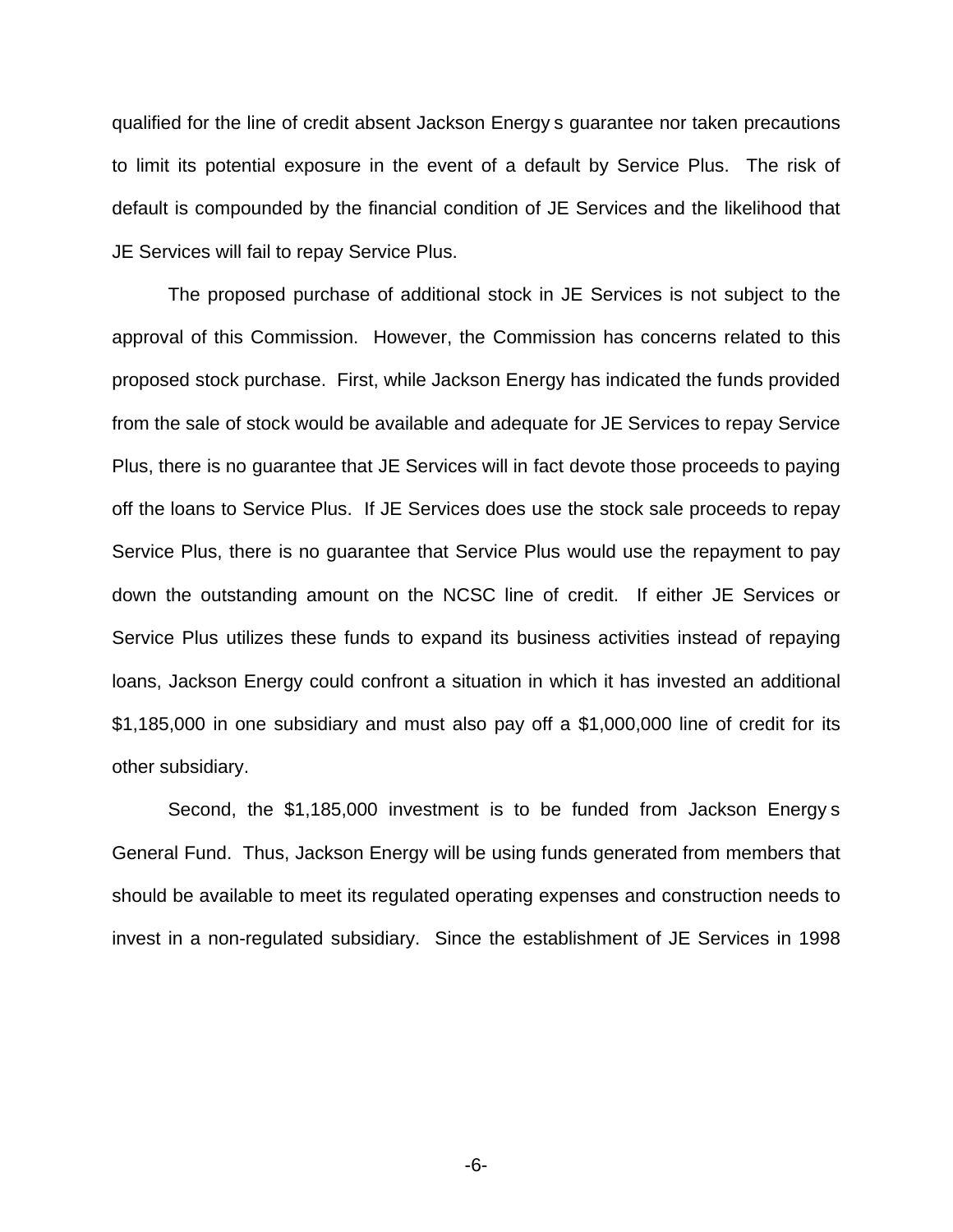through December 2001, Jackson Energy s share of losses associated with its investment in JE Services totals \$484,992.<sup>11</sup>

In the May 21, 2001 Order in Case No. 2000-00373, the Commission expressed its concerns about the ability of Propane Plus to continue as a going concern and the impact a possible failure would have on Jackson Energy s financial condition. We encouraged Jackson Energy to review the situation concerning Propane Plus, and if conditions warranted, consider the divestiture of the propane operations. Jackson Energy has undertaken such a review, resulting in the updating of the business plans for JE Services and Propane Plus, the preparation of a comprehensive financial forecast for Propane Plus, and the development of an exit strategy as part of the business plans for JE Services and Propane Plus.<sup>12</sup> While Jackson Energy has concluded that Propane Plus will operate in a profit mode beginning in 2003, this conclusion is based upon the assumption that Jackson Energy and East Kentucky purchase additional stock in JE Services.

If Jackson Energy and East Kentucky proceed with the purchase of additional stock in JE Services, it should be with the understanding and guarantee of JE Services and Service Plus that the proceeds from the stock sale will first be utilized to repay the

 $11$  Response to the Commission Staff s First Data Request dated August 23, 2001, Item 4(b) and Response to the Commission Staff s Second Data Request dated December 4, 2001, Item 6(a). In the response to Item 4(b), Jackson Energy indicates that its share of JE Services losses through December 2000 to be \$342,305. In the response to Item 6(a), Jackson Energy shows the total JE Services losses for 2001 to be \$190,250. Jackson Energy s share of these losses equals \$142,687 (\$190,250 x 75%). The \$484,992 is the result of adding the \$342,305 and \$142,687.

 $12$  Response to the Commission Staff s Second Data Request dated December 4, 2001, Items 5(b) and 5(c).